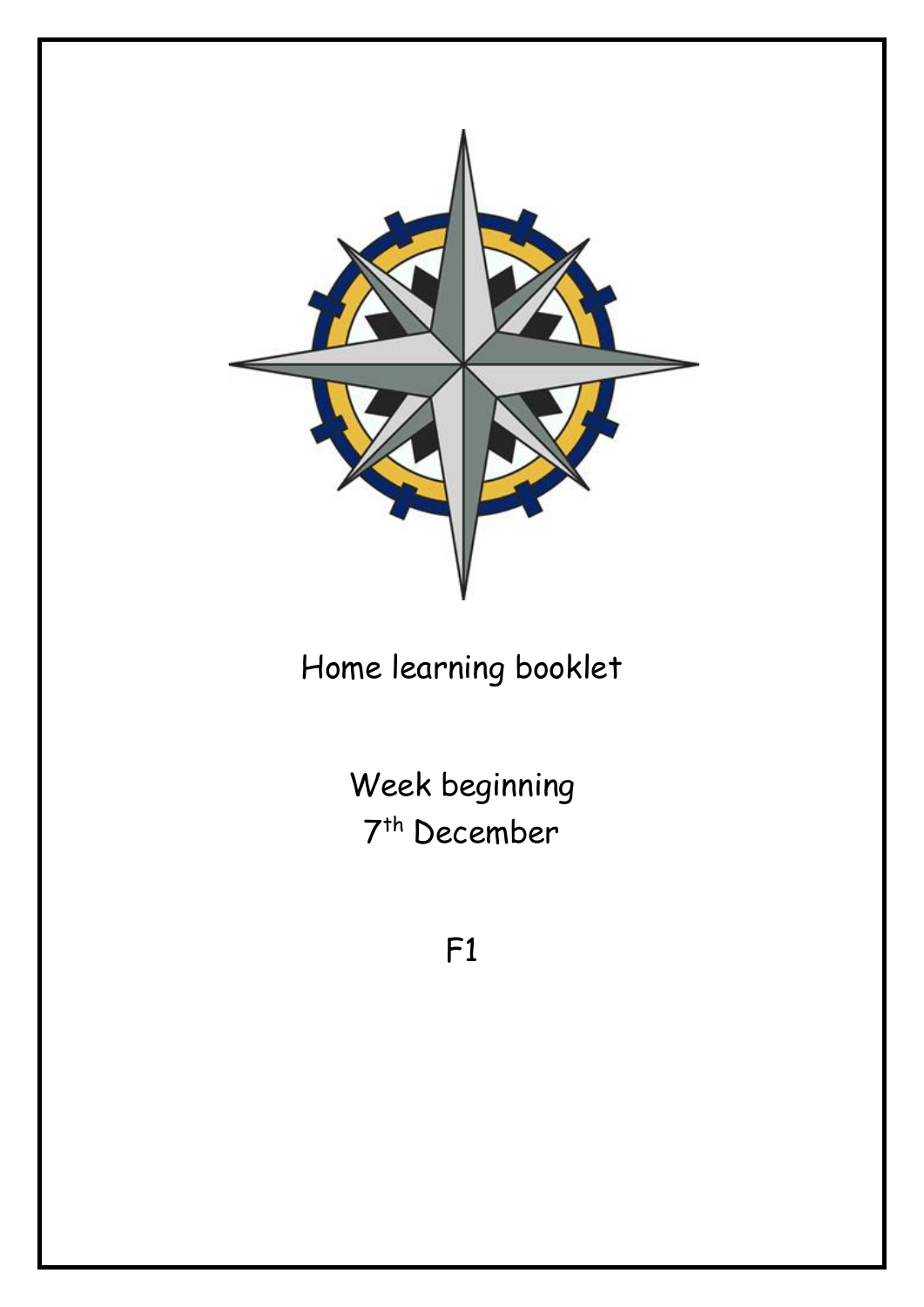

Phonics Literacy Maths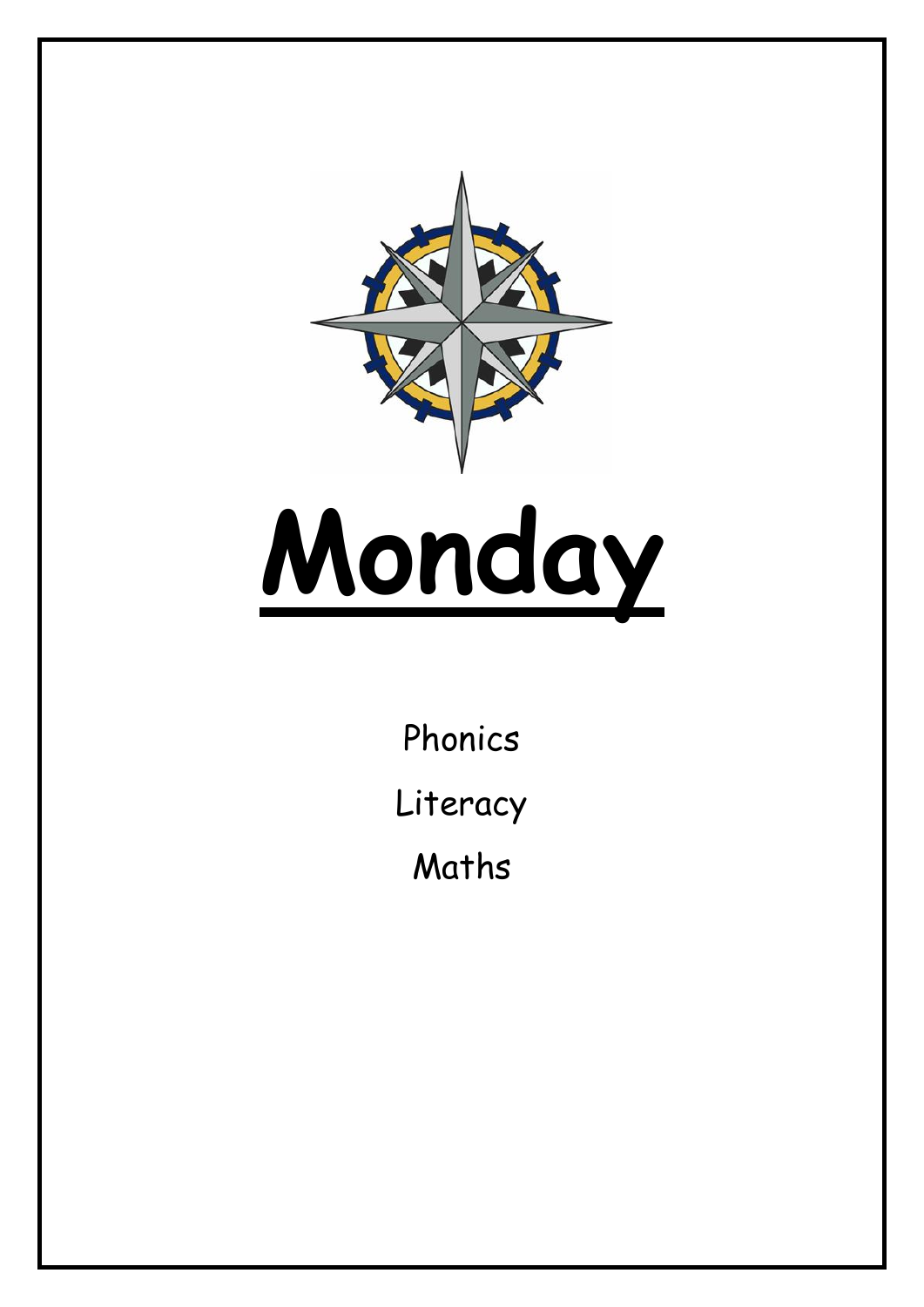### **Monday 7th December - Phonics**

Can you remember any nursery rhymes? Sing them to an adult or a member of your family.

Here are a couple for you to watch on YouTube!

[TOP 20 ENGLISH NURSERY RHYMES | Compilation | Nursery](https://www.youtube.com/watch?v=lzc_Rd4TuYg)  [Rhymes TV | English Songs For Kids -](https://www.youtube.com/watch?v=lzc_Rd4TuYg) YouTube

Try and join in with the singing.

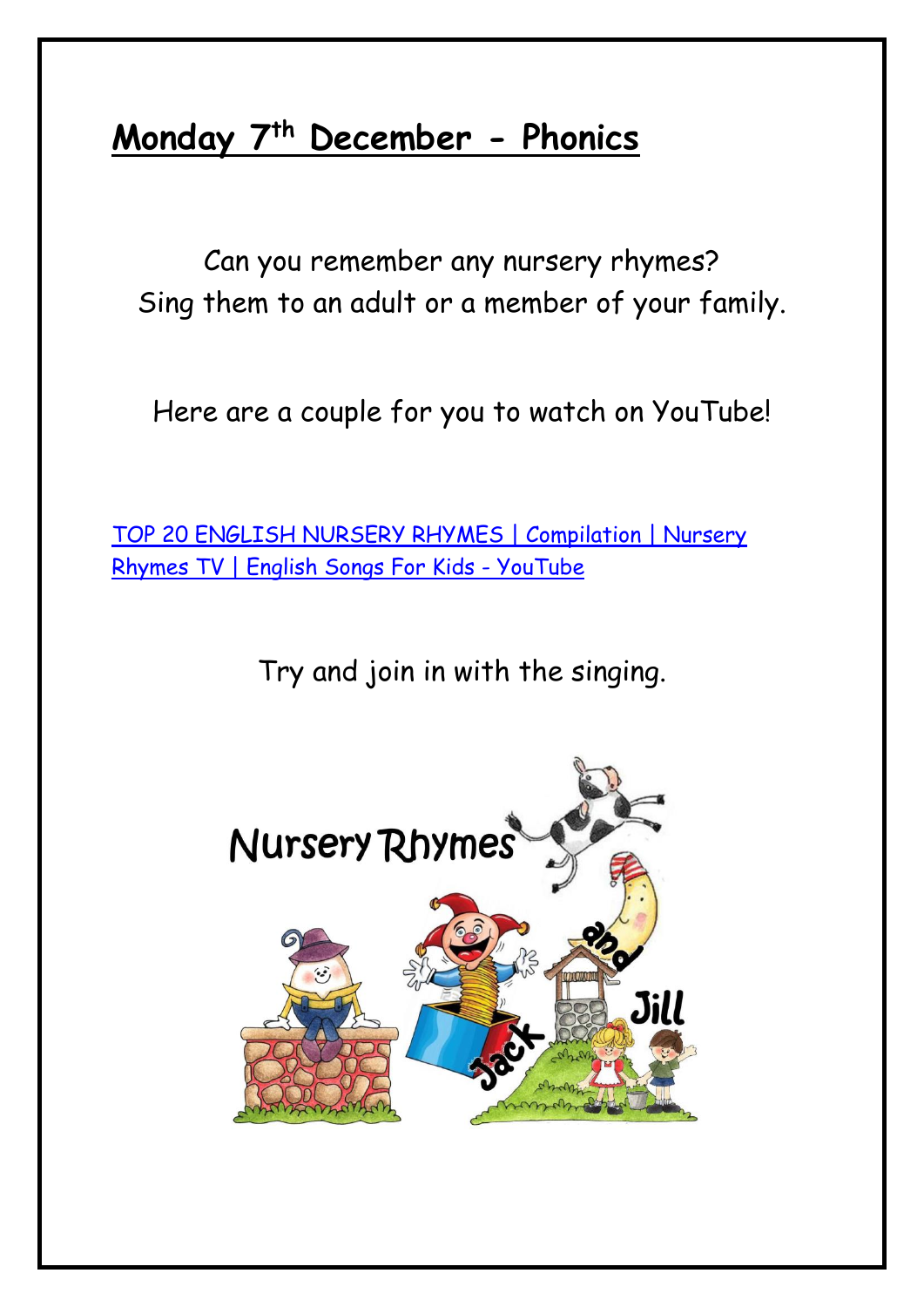### **Monday 7 th December - Literacy**

### Look at the picture below, can you explain what part of the story it is?

#### Can you write a caption underneath?



An aeroplane roared out of the clouds. Baby Bear waved and some of the passengers waved back.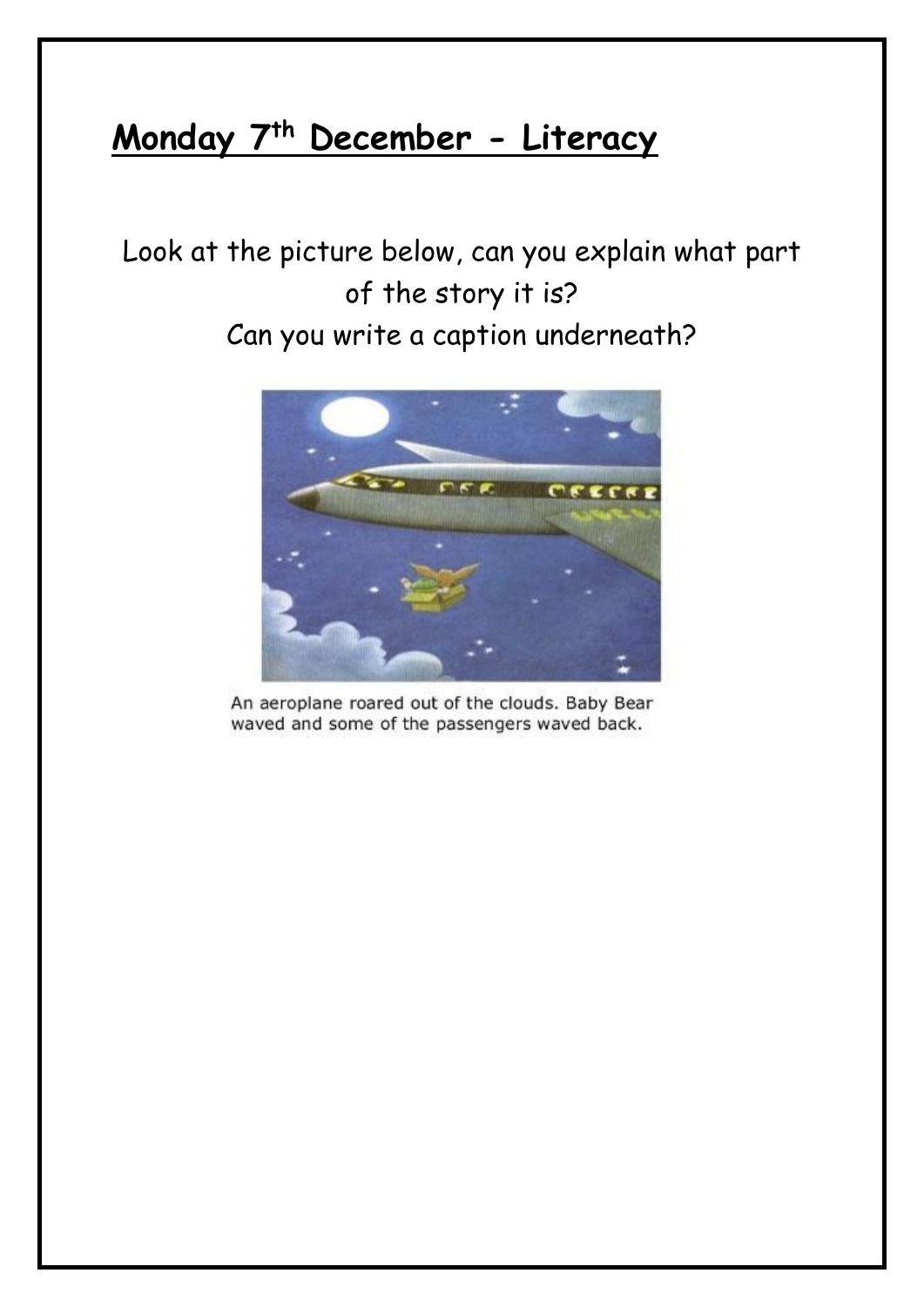### **Monday 7 th December – Maths**

Can you count to 10? Sing the nursery rhyme '10 Green Bottles'!

[Ten Green Bottles | Nursery Rhymes | Recycle Songs -](https://www.youtube.com/watch?v=T0ooQv7oHvw) YouTube



Today we are learning to count to 3. Look at these numbers. Can you count to 3?

Ask an adult to point to a number. You must count out this number of objects in your house. You can use anything like toys, books, or pasta shells!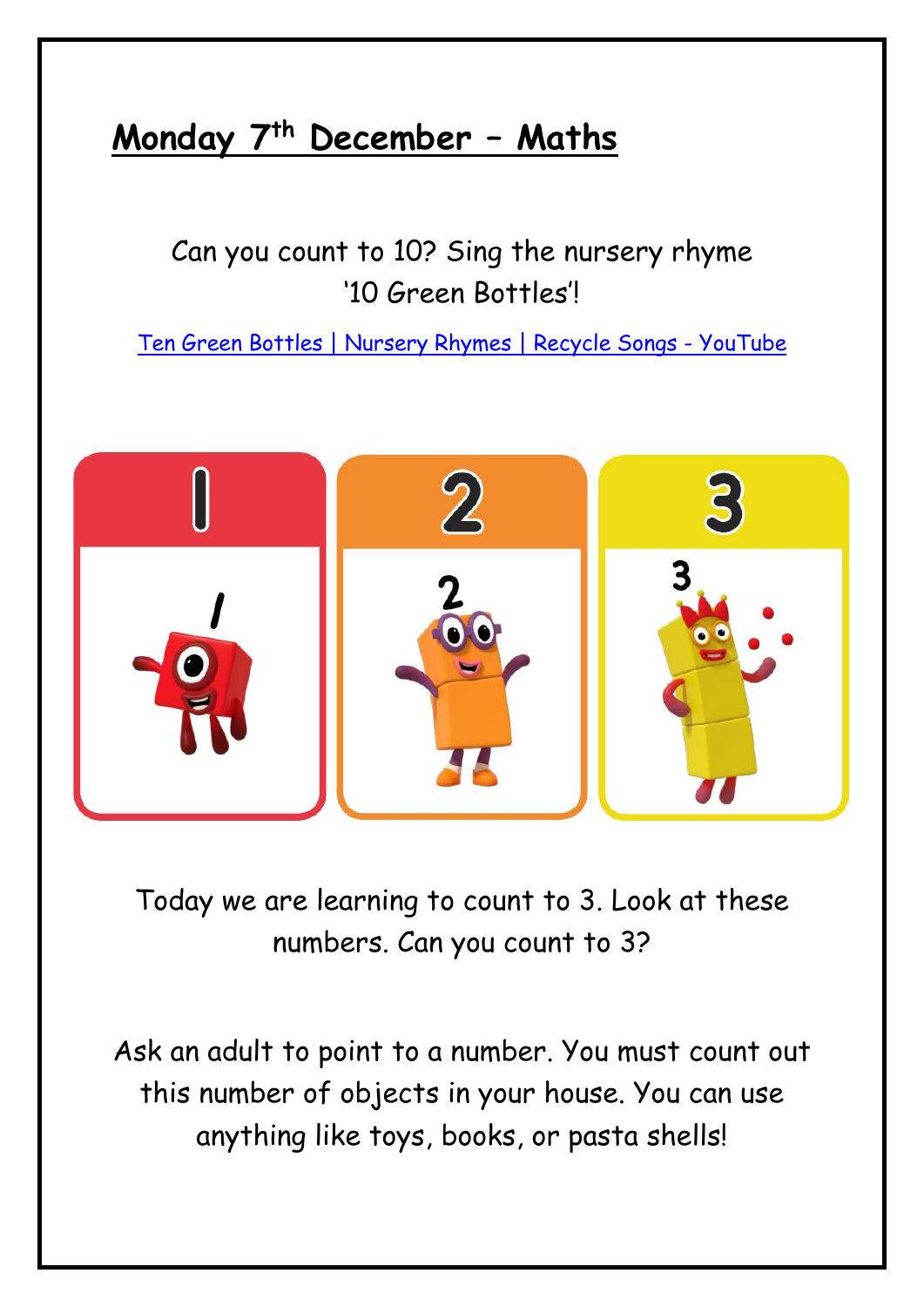

Phonics Literacy Maths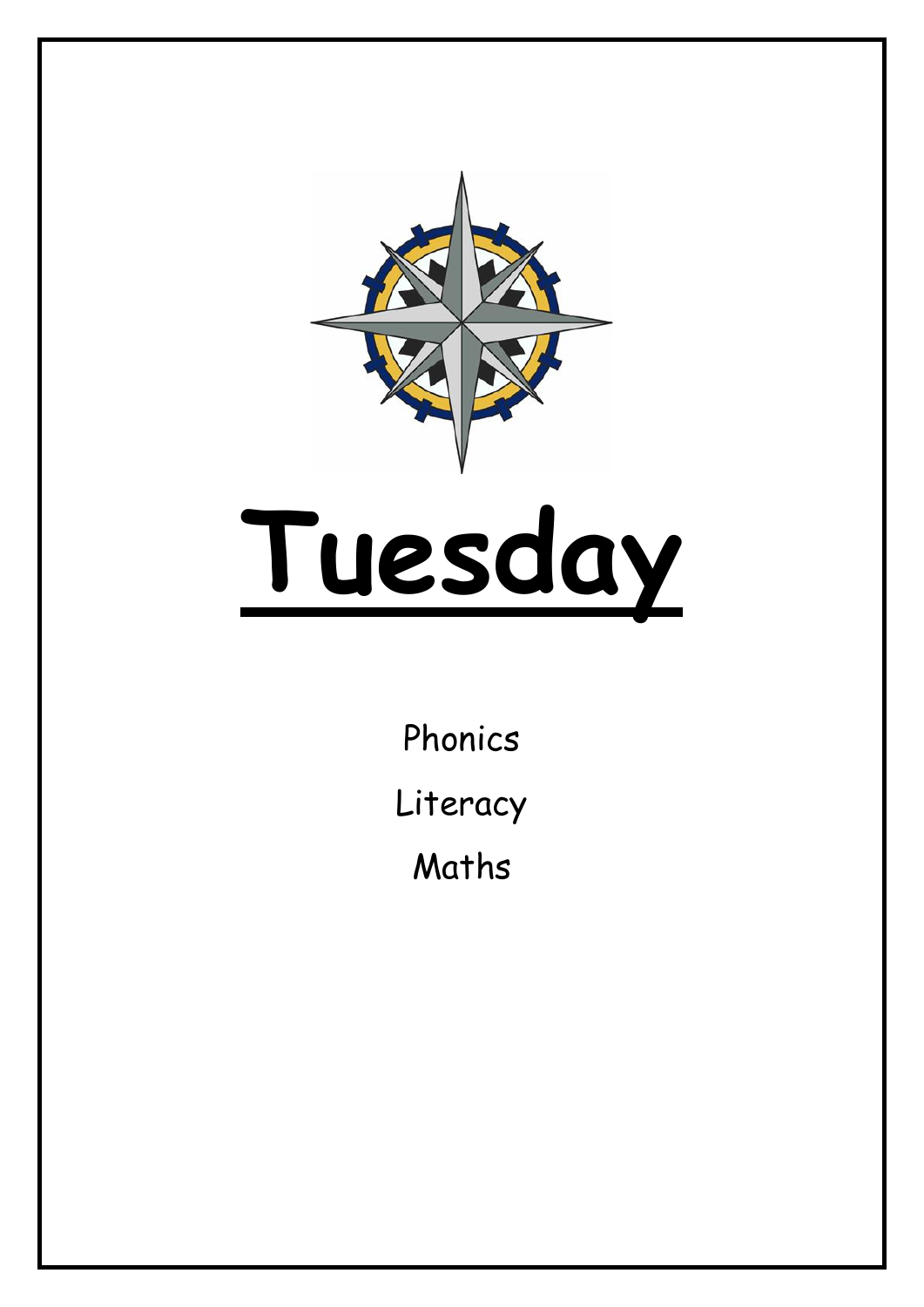### **Tuesday 8th December – Phonics**

Sing another nursery rhyme. Can you hear the rhyming words?



Listen to our story 'What the Ladybird Heard'. Can you hear the rhyming words? Shout out when you hear them!

[What the Ladybird Heard | What the Labybug Heard](https://www.youtube.com/watch?v=Eu9mPX7DuLA)  [| stories read aloud -](https://www.youtube.com/watch?v=Eu9mPX7DuLA) YouTube

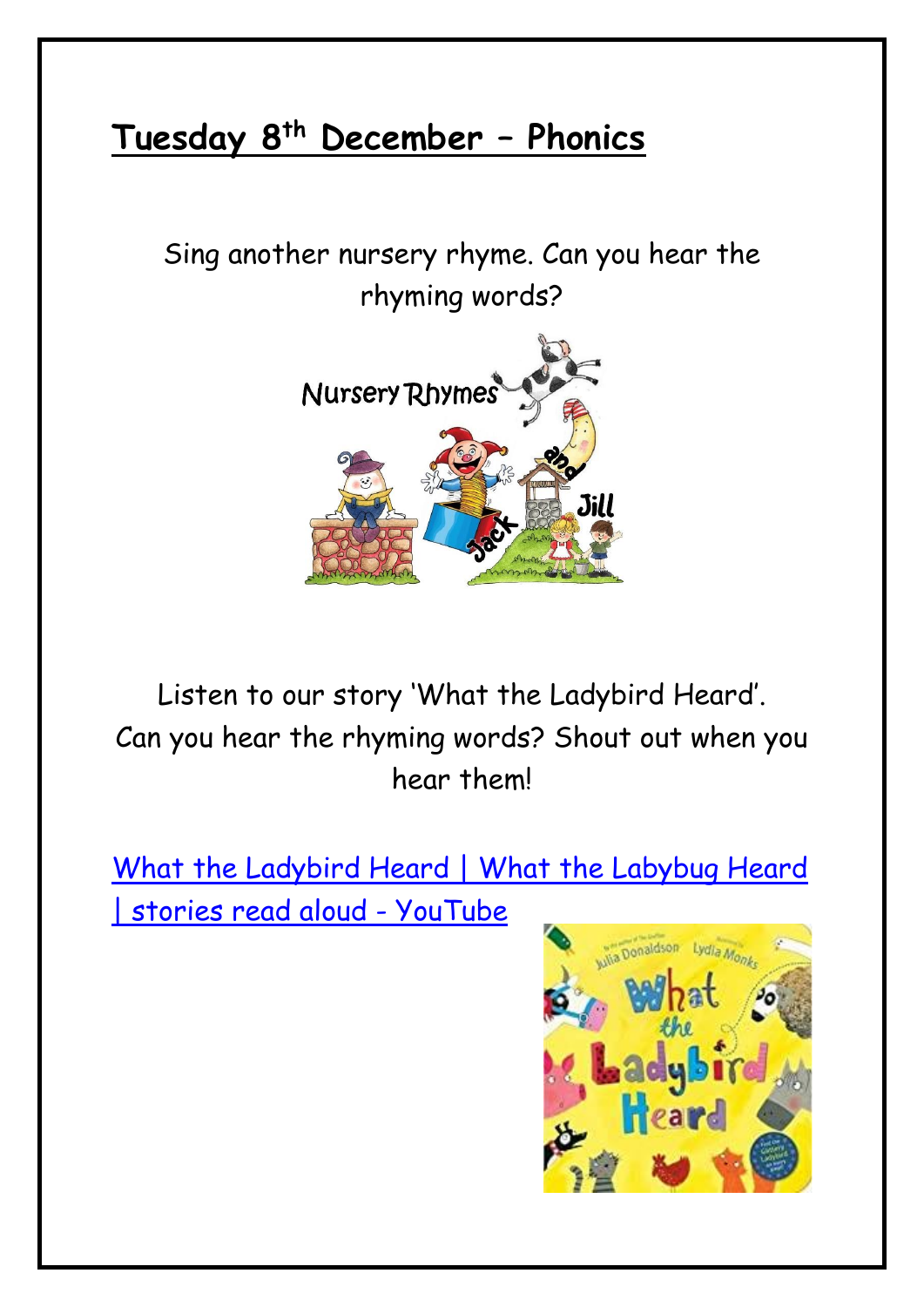### **Tuesday 8th December – Literacy**

Use the signifiers we have been learning as well as the story map to retell the story 'Whatever Next'.



Record it and upload onto tapestry.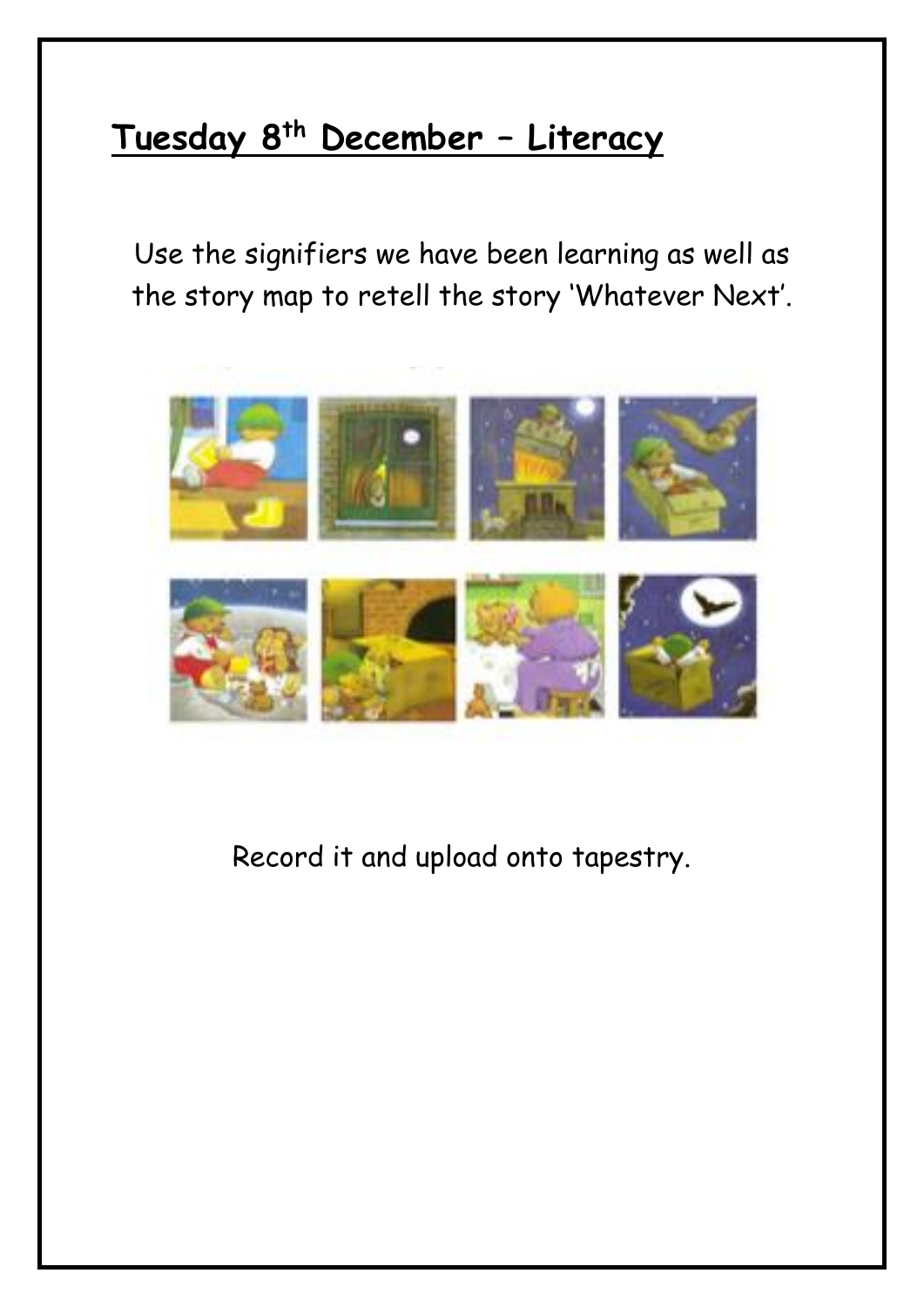### **Tuesday 8th December – Maths**

Sing '5 Little Monkeys Jumping on The Bed'. Can you show the number five on your fingers?

Have a look at the numbers. Can you point to number three? Can you point to number one?



Can you show me three fingers? Can you show me one finger?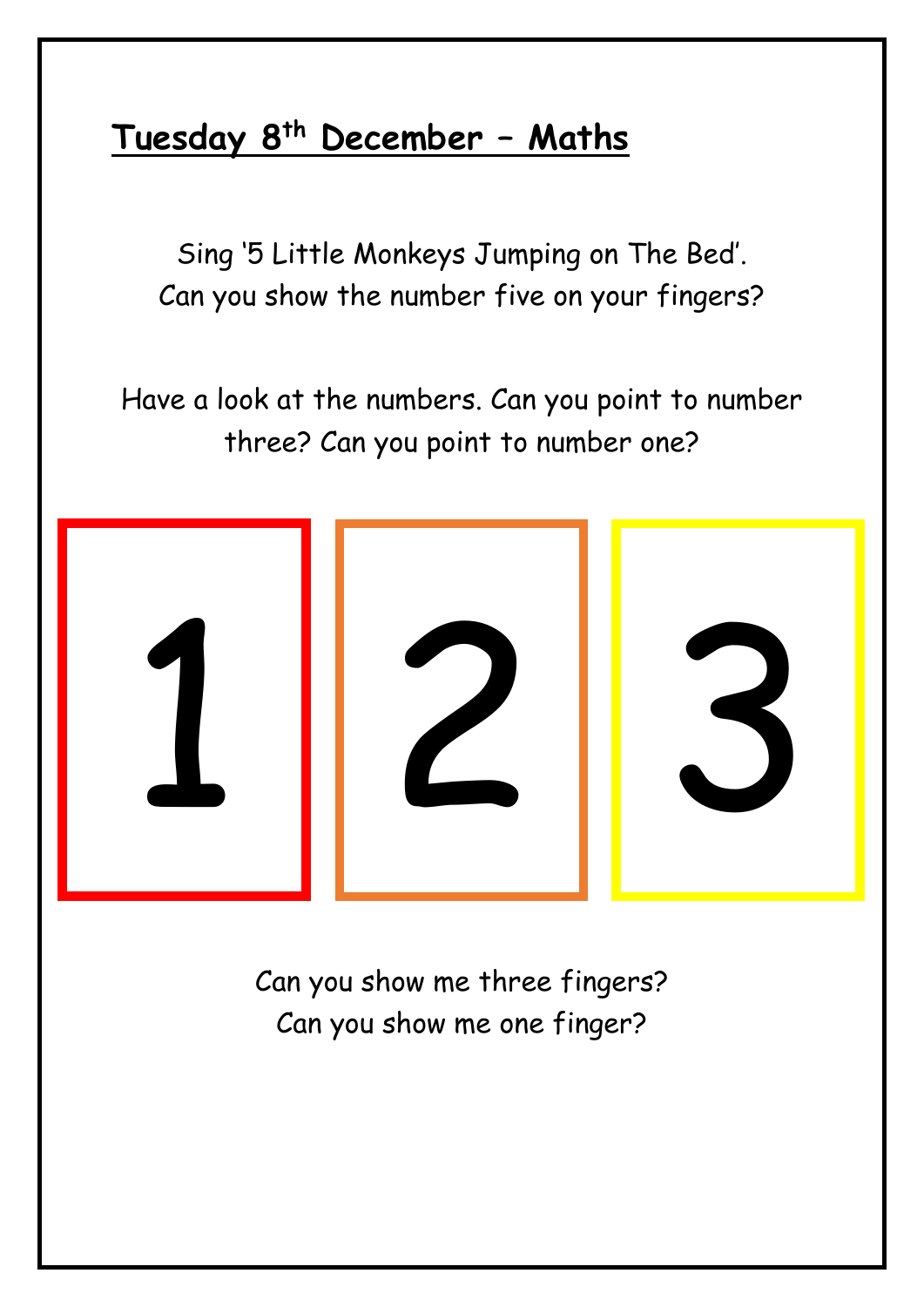What is the number? Can you show me this number on your fingers? Can you draw circle to represent this number? Can you put the correct number of objects in this box?

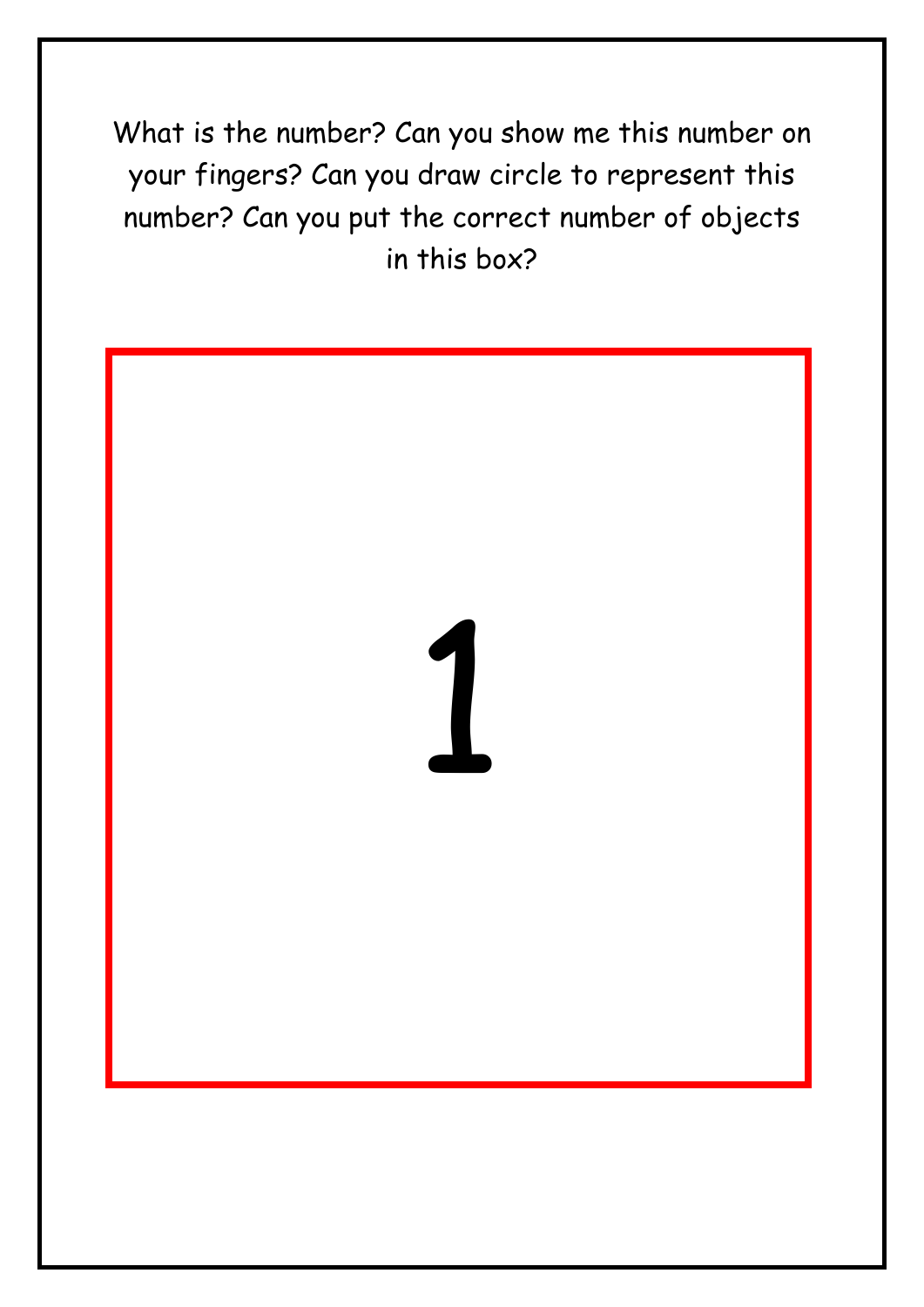What is the number? Can you show me this number on your fingers? Can you draw circle to represent this number? Can you put the correct number of objects in this box?

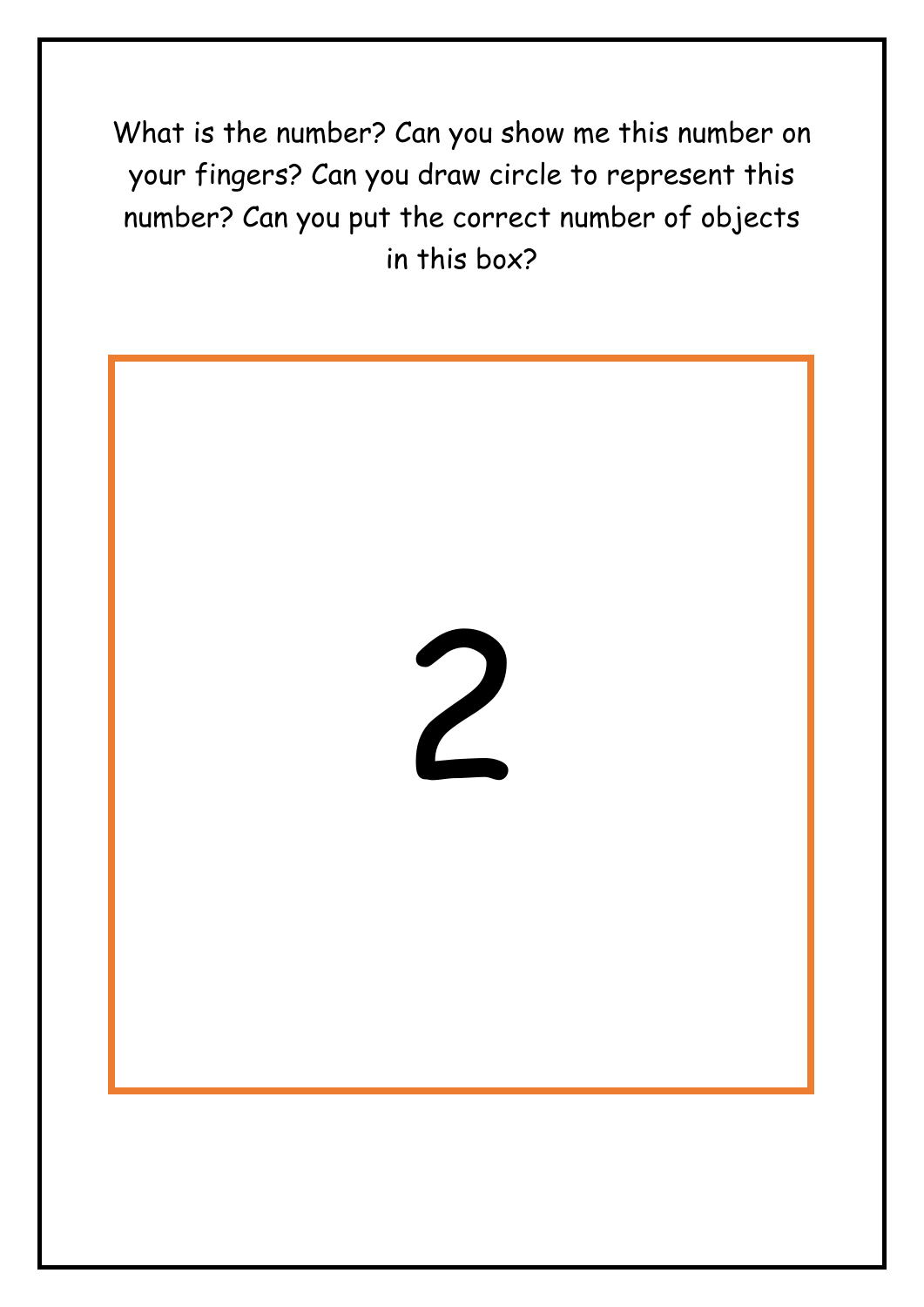What is the number? Can you show me this number on your fingers? Can you draw circle to represent this number? Can you put the correct number of objects in this box?

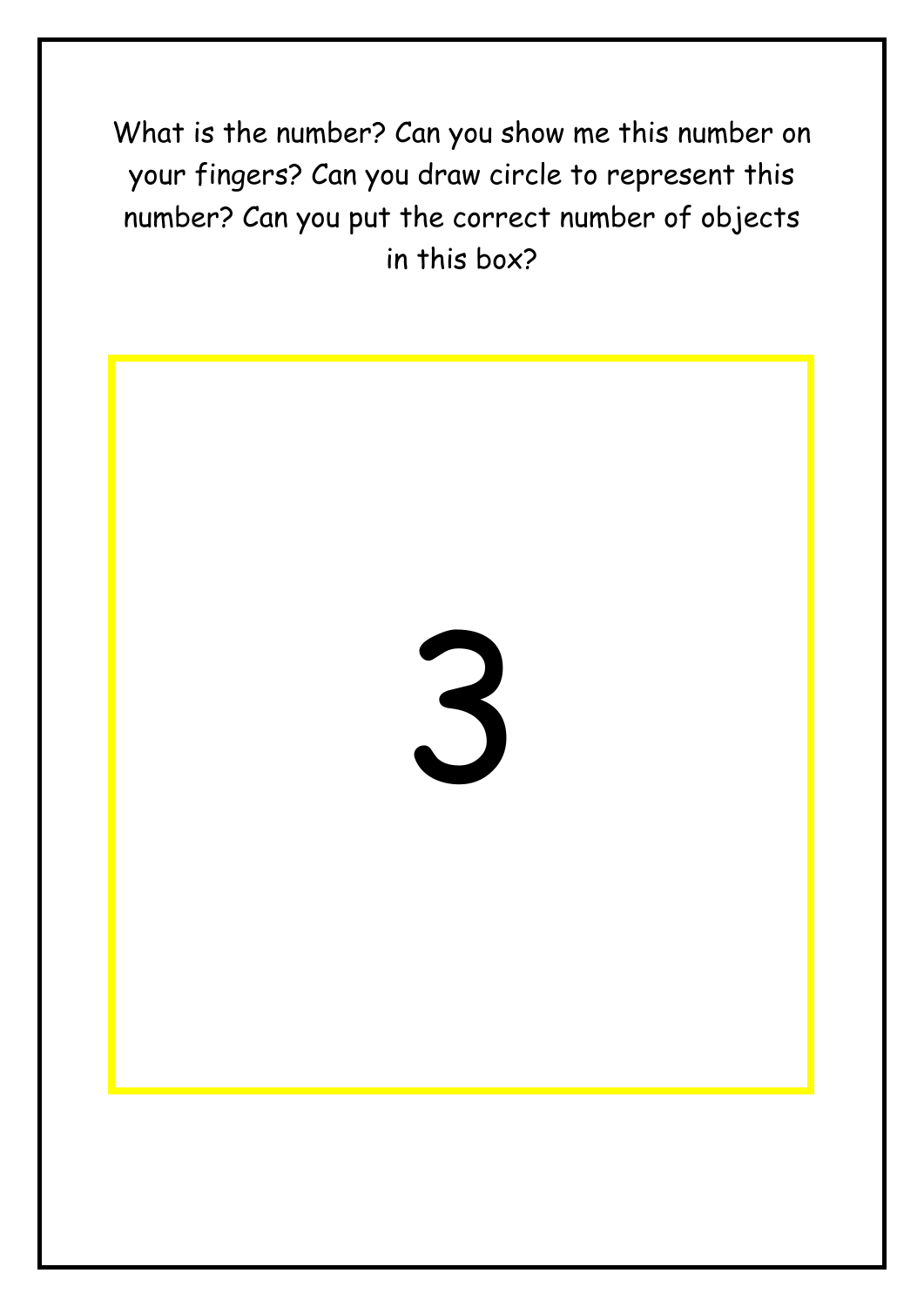

## **Wednesday**

Phonics Literacy Maths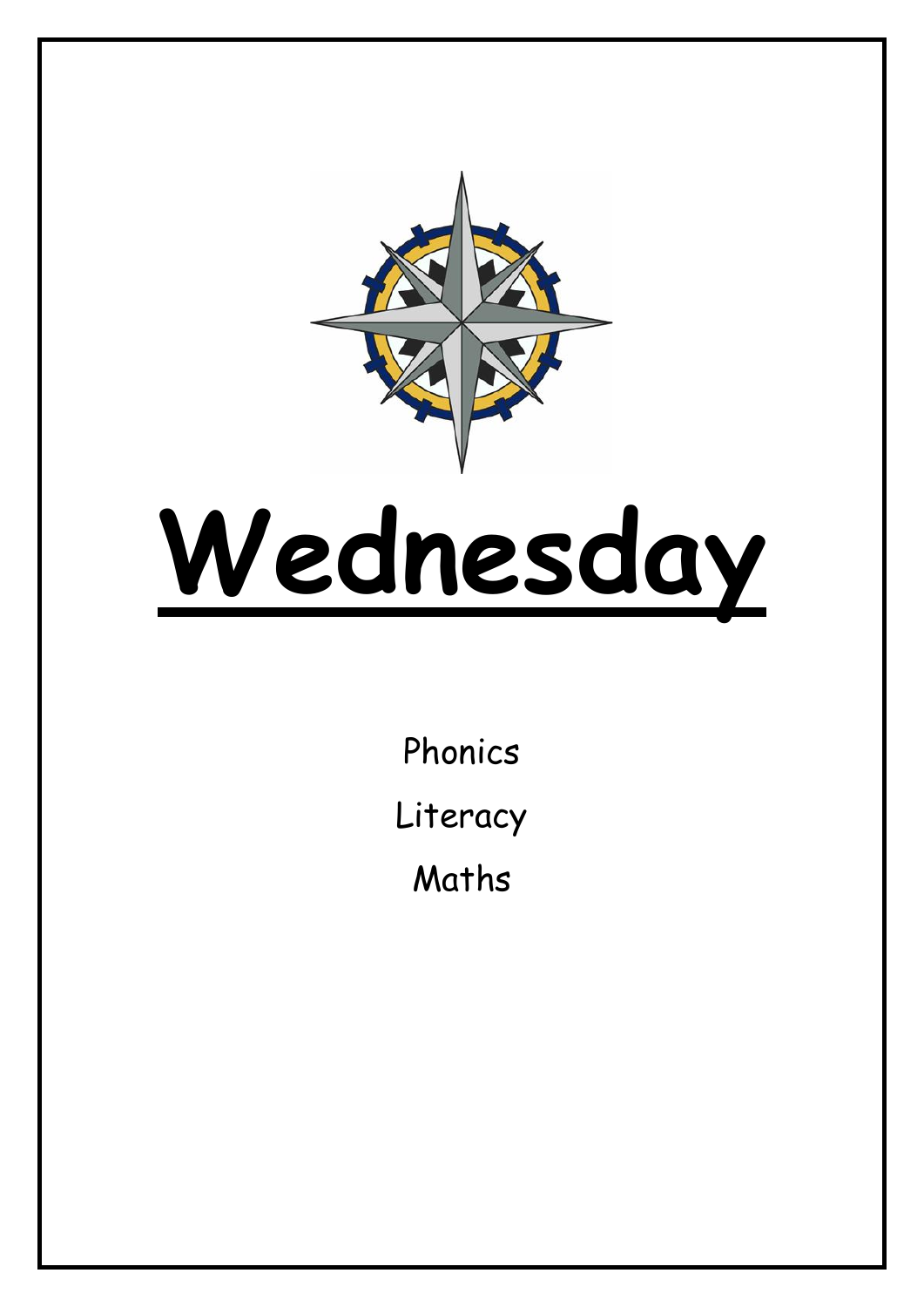### **Wednesday 9th December - Phonics**

Listen to our story 'The Scarecrows' Wedding'. Can you hear the rhyming words? Shout out when you hear them!

[The Scarecrows' Wedding -](https://www.youtube.com/watch?v=UIHLnnJ-uFc) Give [Us A Story! -](https://www.youtube.com/watch?v=UIHLnnJ-uFc) YouTube



Ask an adult to read these words. Can you point to the correct picture?

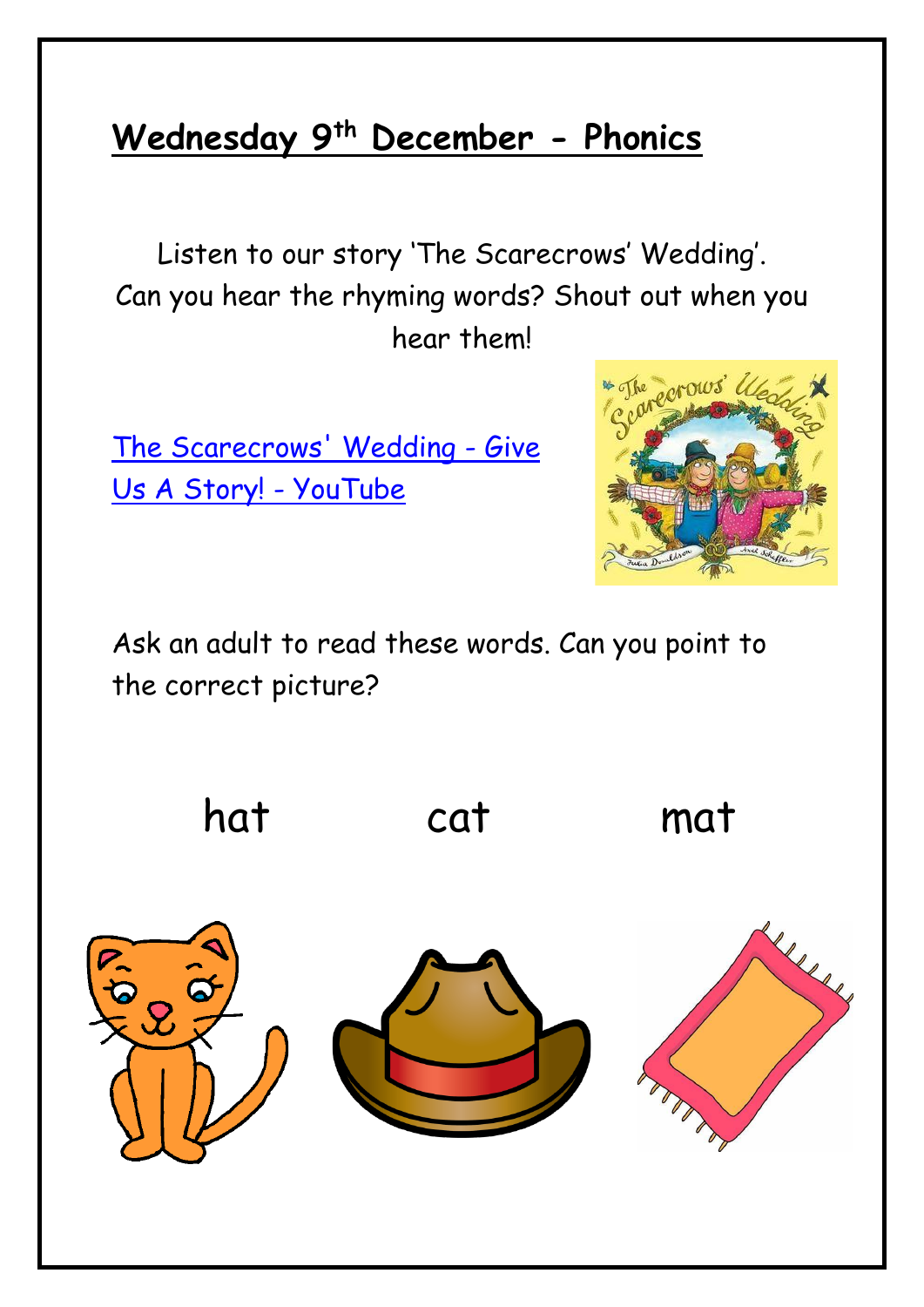### **Wednesday 9th December - Literacy**



Draw a picture of your favourite part of the story.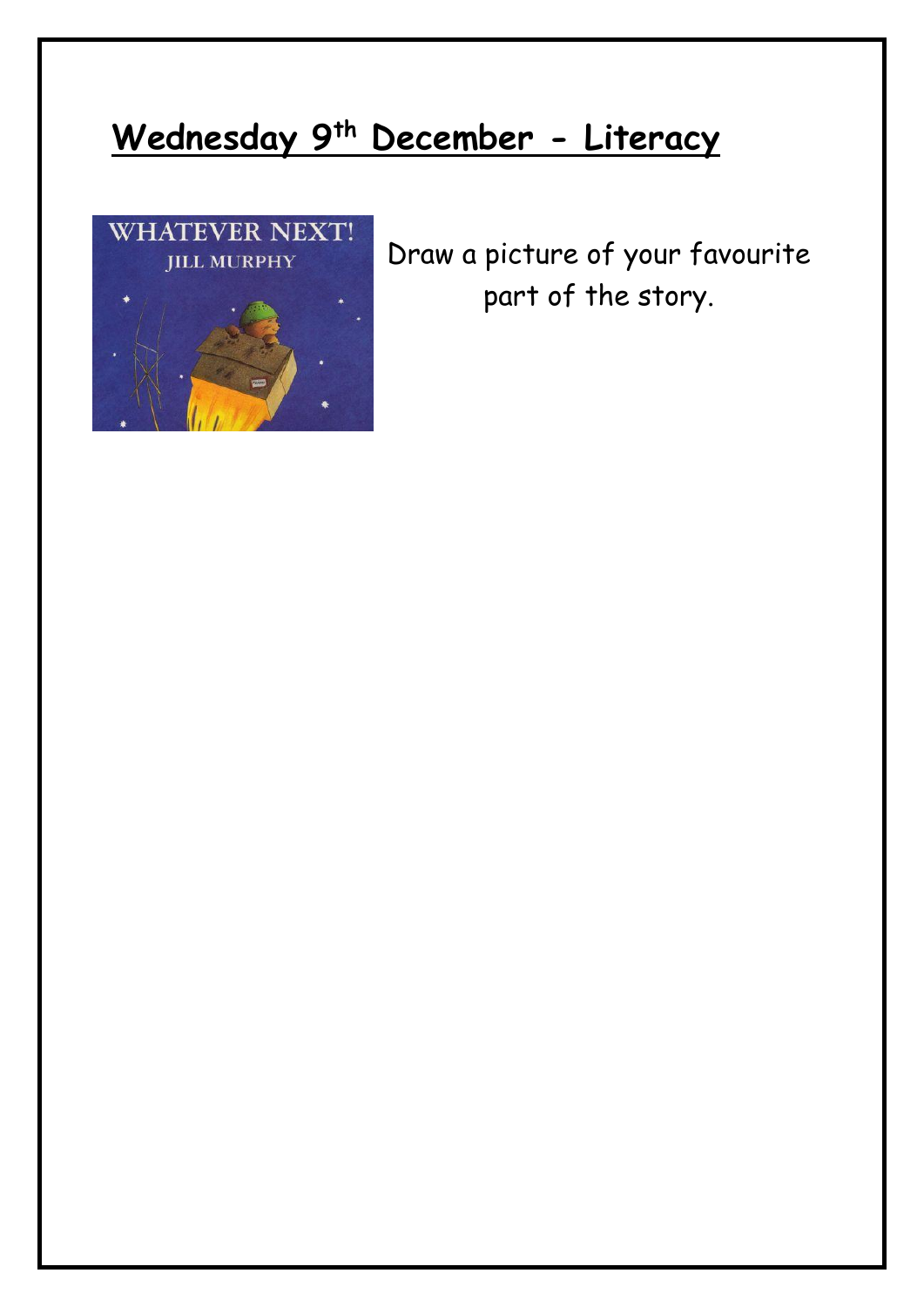### **Wednesday 9th December – Maths**

Sing 1,2,3,4,5 once I caught a fish alive with your adult. Remember to count with your fingers slowly and carefully!

Circle 3 candy canes Circle 2 Christmas trees Circle 3 reindeers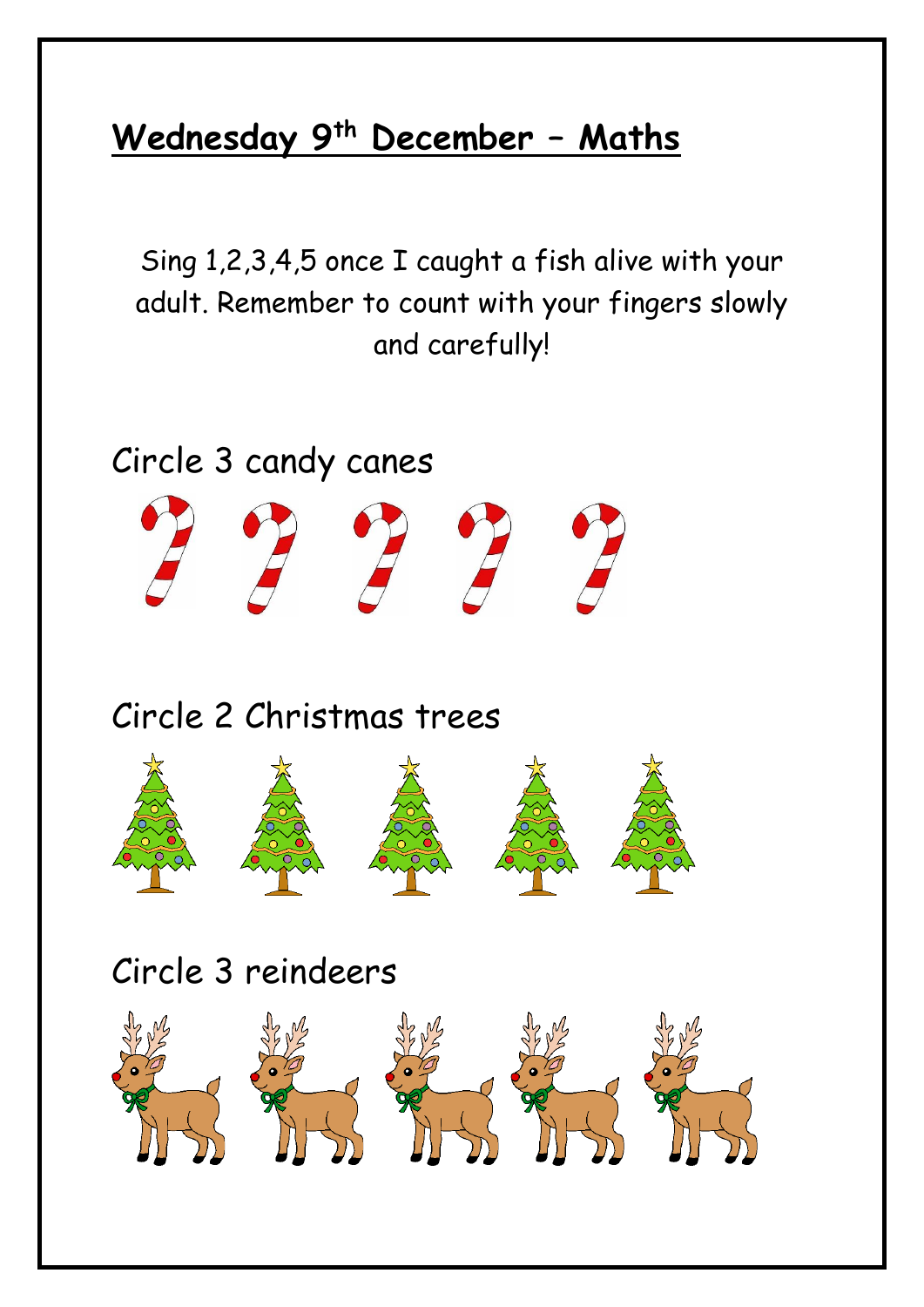

### **Thursday**

Phonics

Literacy

Maths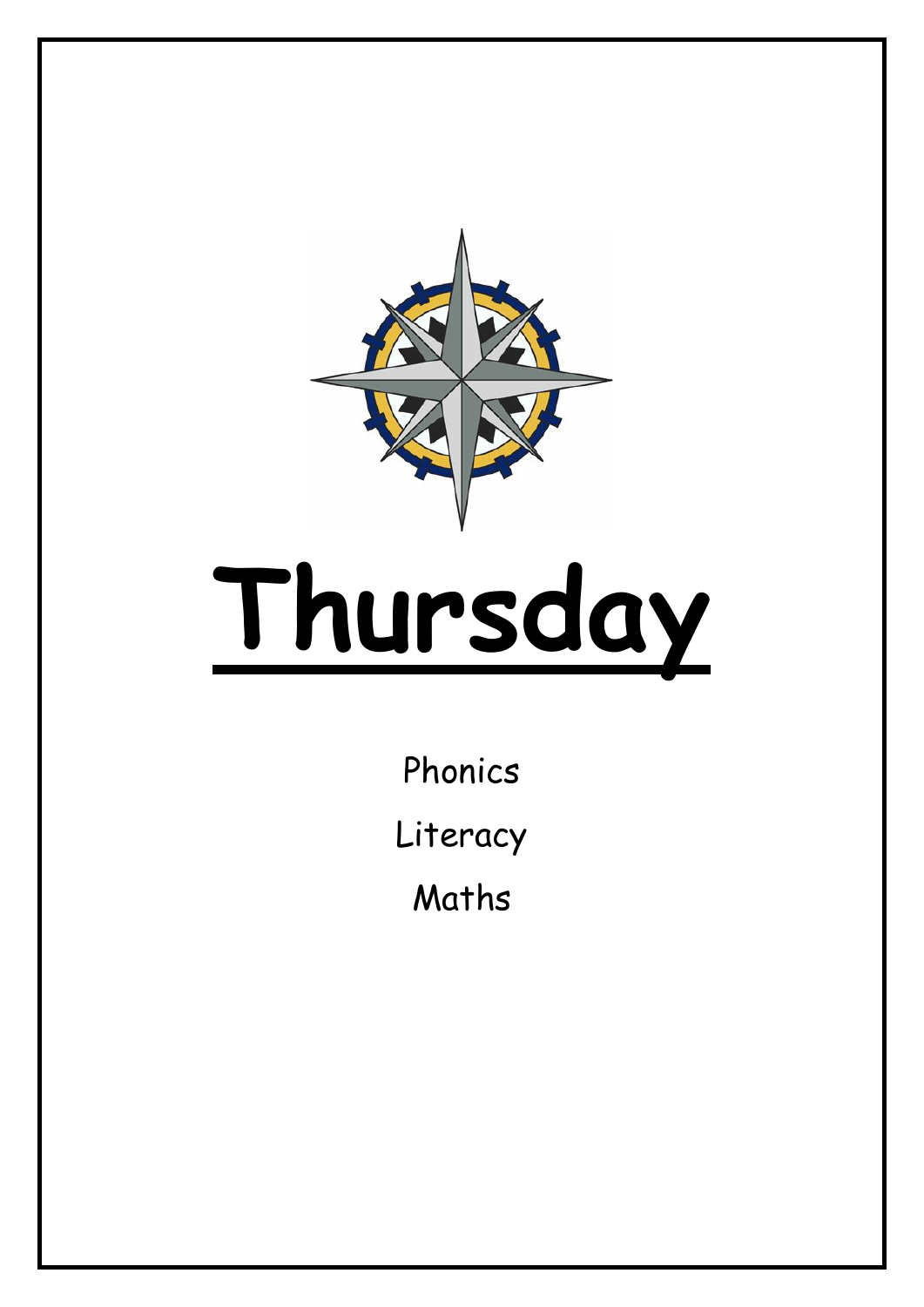### **Thursday 10th December – Phonics**

Can you name any letters of the alphabet? Can you think of any other animals or objects that begin with each letter?

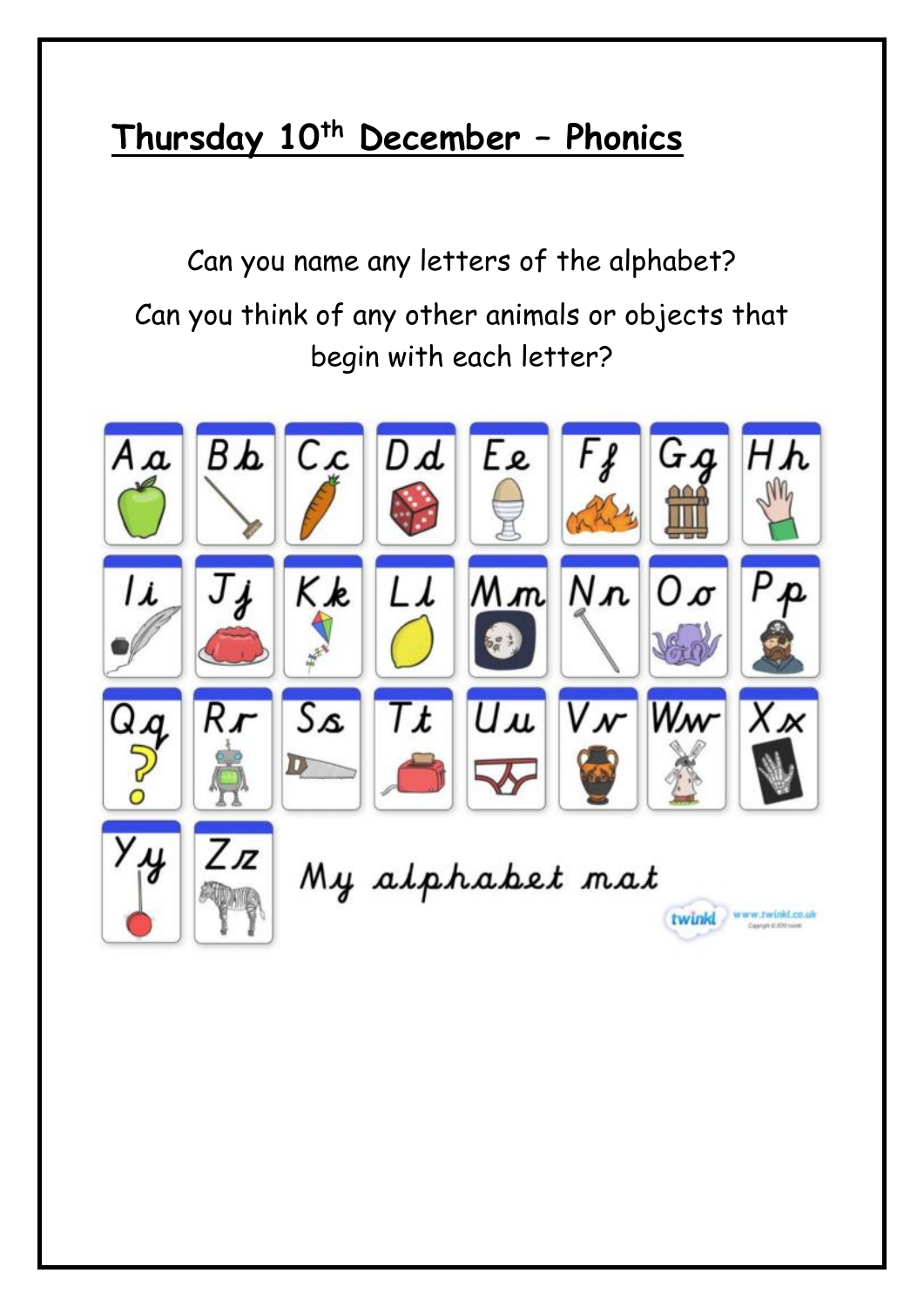### **Thursday 10th December – Literacy**



Use your drawing from yesterday of your favourite part of the story to come up with a sentence about your favourite part.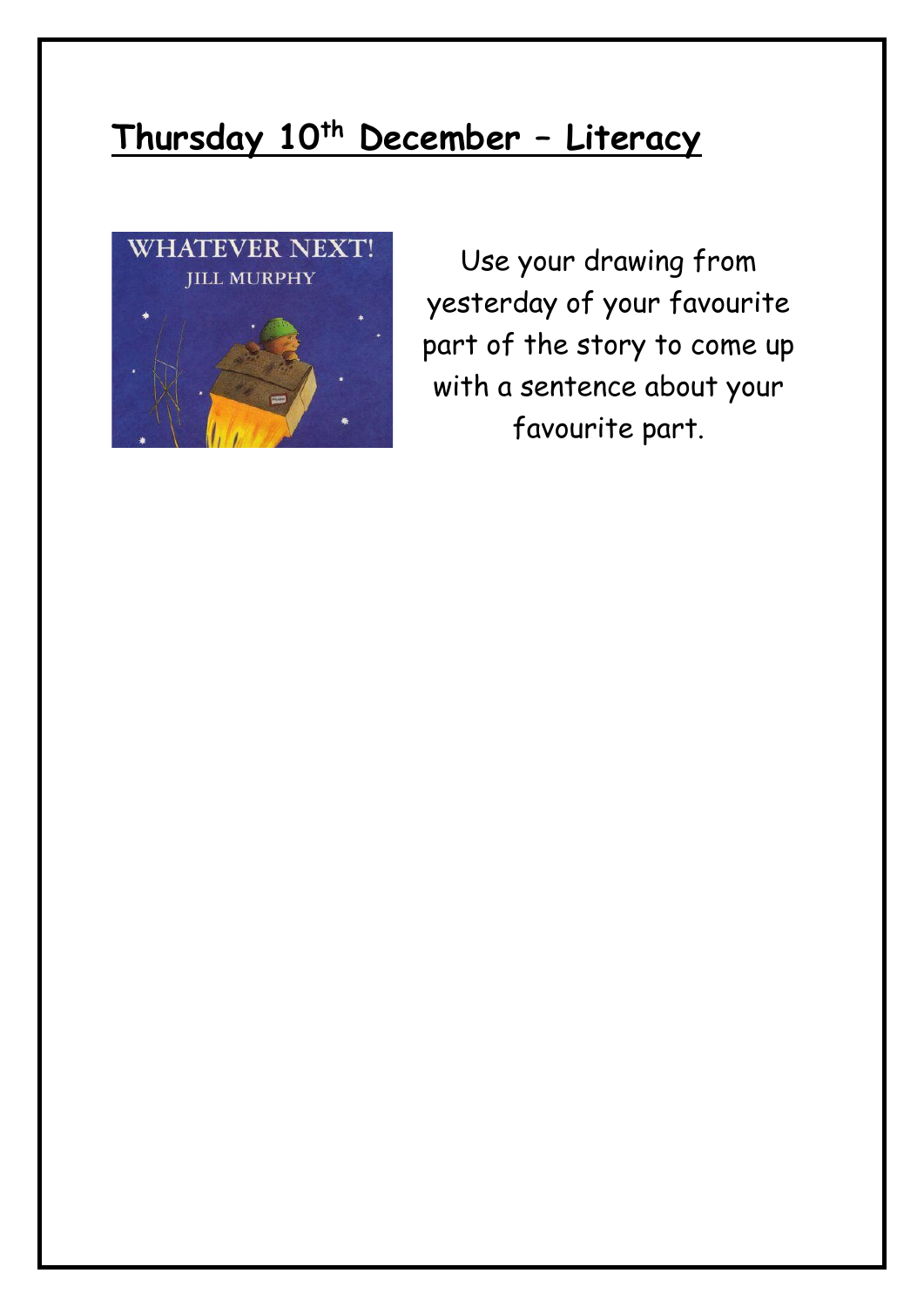### **Thursday 10th December - Maths**

Have a go at writing the number 3!



### Now have a go on your own!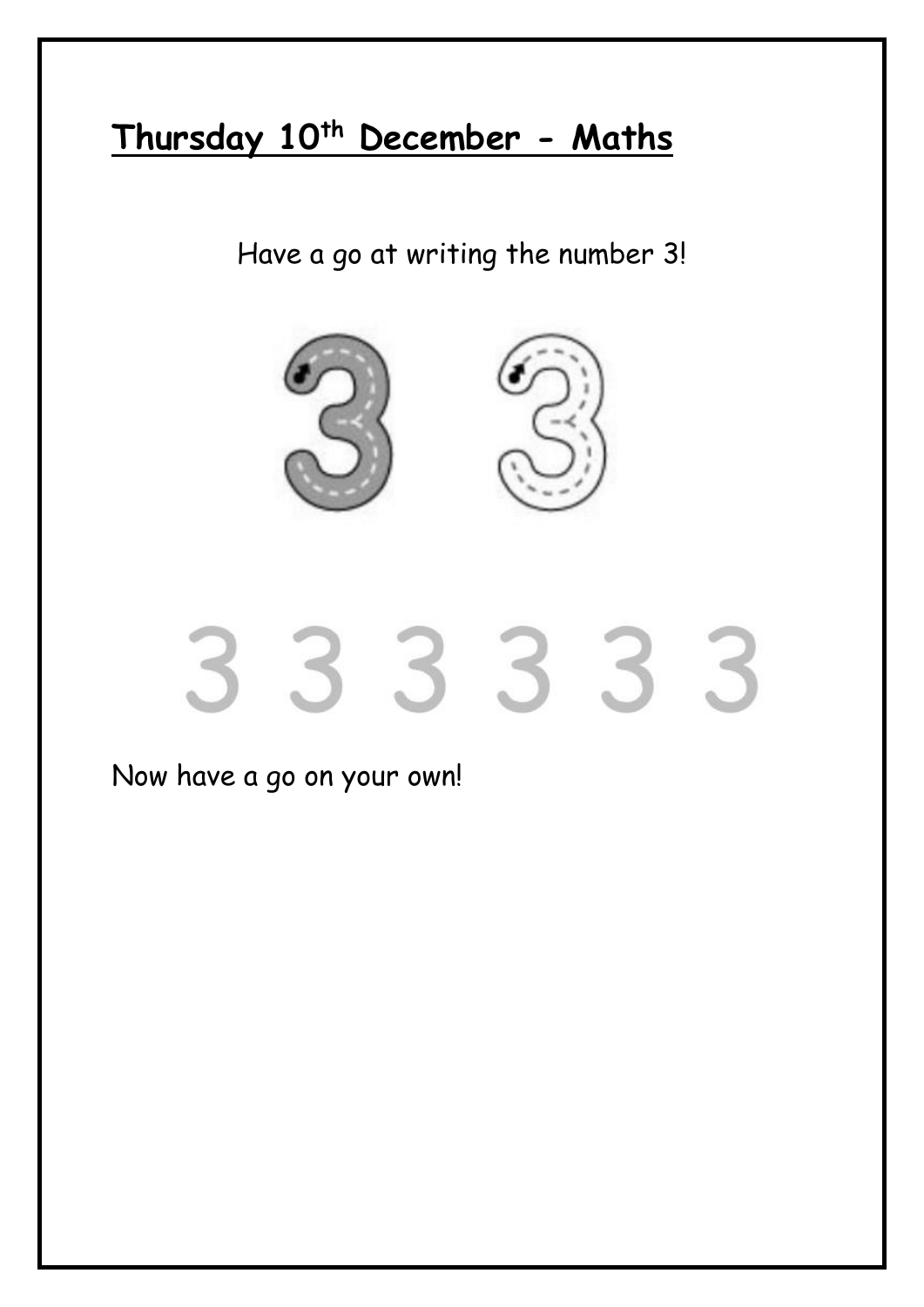

# **Friday**

Phonics

Literacy

Maths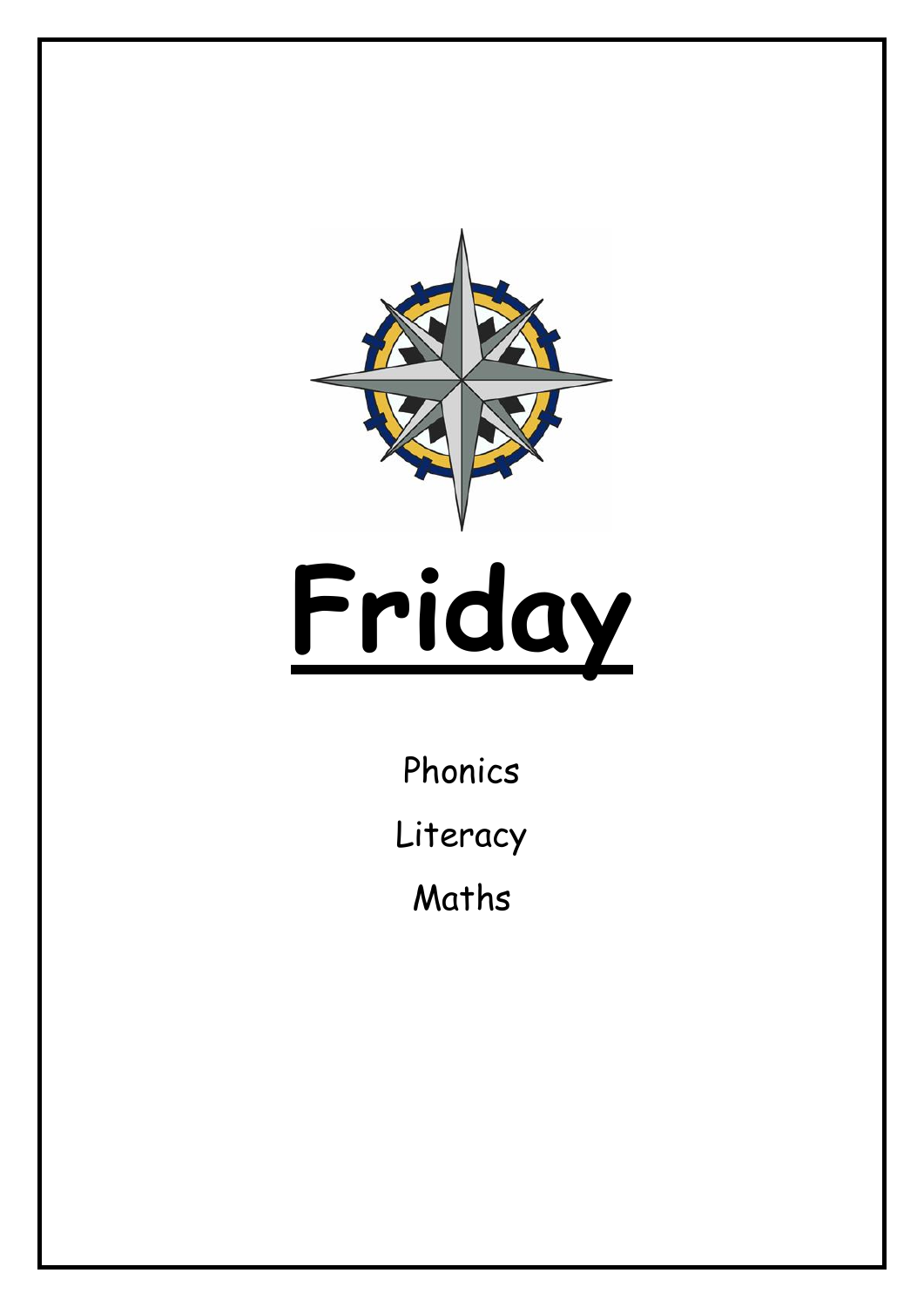### **Friday 11th December - Phonics**

Circle the initial sound for each picture.









### $s$  a  $t$

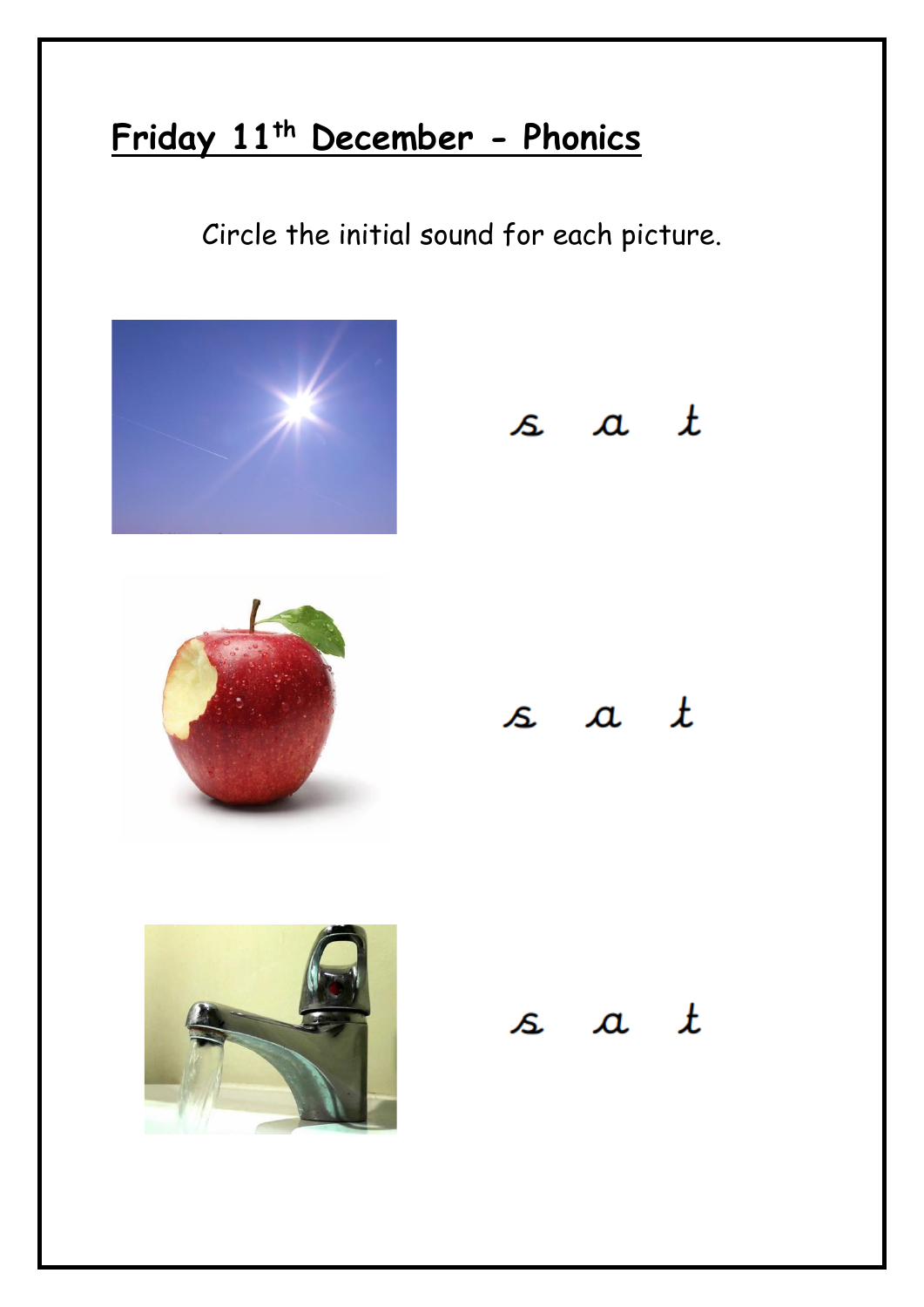### **Friday 11th December - Literacy**

Use the signifiers we have been learning as well as the story map to retell the story 'Whatever Next'.



Record it and upload onto tapestry.